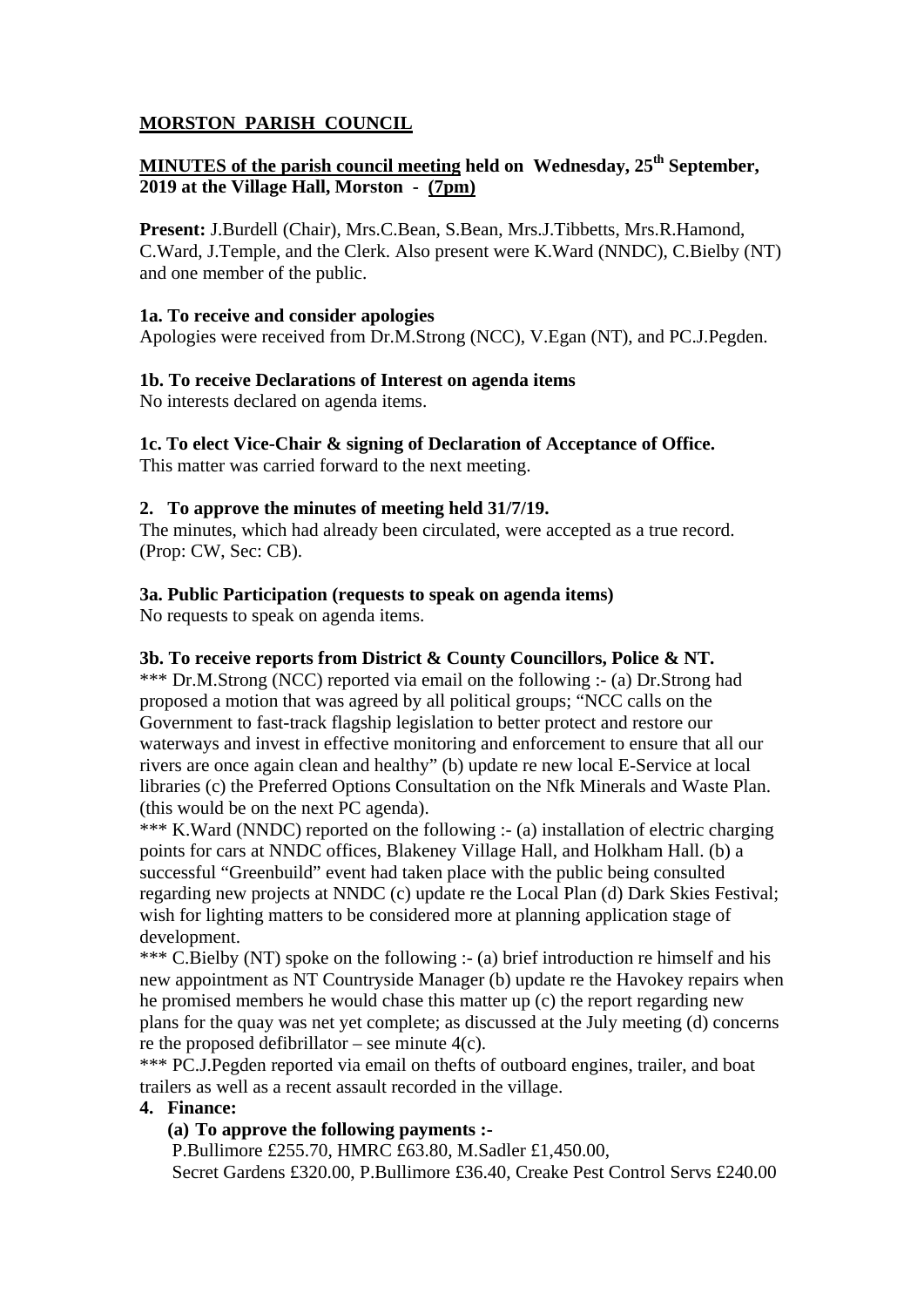#### T.Leach £185.00

The above payments, scheduled on the agenda, were approved (Prop: CB, Sec: SB)

**(b) To further consider request for donation towards emergency servs drone.**  It was agreed to carry this forward to the next meeting when it was hoped the police would provide further information.

### **(c) To consider purchase of new defibrillator.**

This matter was discussed under item 3(b). The Chair expressed his concerns regarding the conditions put forward by the NT at the last meeting. It was their building on the quay and their electricity supply where the proposed equipment was to be installed and therefore it was not possible for the PC to take on all the responsibilities suggested by the NT. RH stated that the NT should install defibrillators on their premises and be responsible for them as many other national organisations do at present. After discussion it was agreed that the PC would finance the project if the NT deals with it, and are responsible for it (Prop: JPT, Sec: RH).

## **(d) To consider/approve new Financial Regulations.**

A copy had been provided to members for consideration of new financial regulations for smaller councils. It was agreed to carry this matter forward to the next agenda.

#### **5. Planning:**

**(a) To note decisions & information received from NNDC since last meeting.**  Nothing received.

**(b) To consider planning applications received since agenda was printed**  None received

**(c) PF/19/1403; removal of condition 3; Morston Barn, The Street. hol restric**  Members agreed "no objections" to this application (Prop: CB, Sec: RH).

### **6. Highways and Footpath Matters:**

**(a) To receive update re the proposed path through the Churchyard**  There was still nothing further to report and it was agreed to remove this matter from the agenda.

#### **(b) To receive update re maintenance of the pond.**

The contractor had replied to the Clerk stating that further consideration for a borehole was not the way forward in respect of the pond, and he recommended "scraping" and disposal of the invasive species. The Clerk was instructed to tell him to proceed with this operation.

## **(c) To note/consider NCC Highways Partnership Scheme 2020/21.**  Carried forward to next agenda.

## **(d) To receive update re problems with grass cutting and moles.**

There had been a clear improvement regarding both matters. The mole catcher had requested he is contacted again if the moles return and the grass cutting contractor had not reported any problems recently.

## **7. Meetings & Conferences (announcements & reports)**

No new announcements.

#### **8. Caravan Site and Village Hall:**

#### **(a) To receive update re purchasing new chairs for the village hall**

It was agreed that JPT proceeds with purchasing the chairs using the following guidelines (a) cost =  $\pounds 20 - \pounds 25$  each, (b) colour = blue, (c) chairs need to be